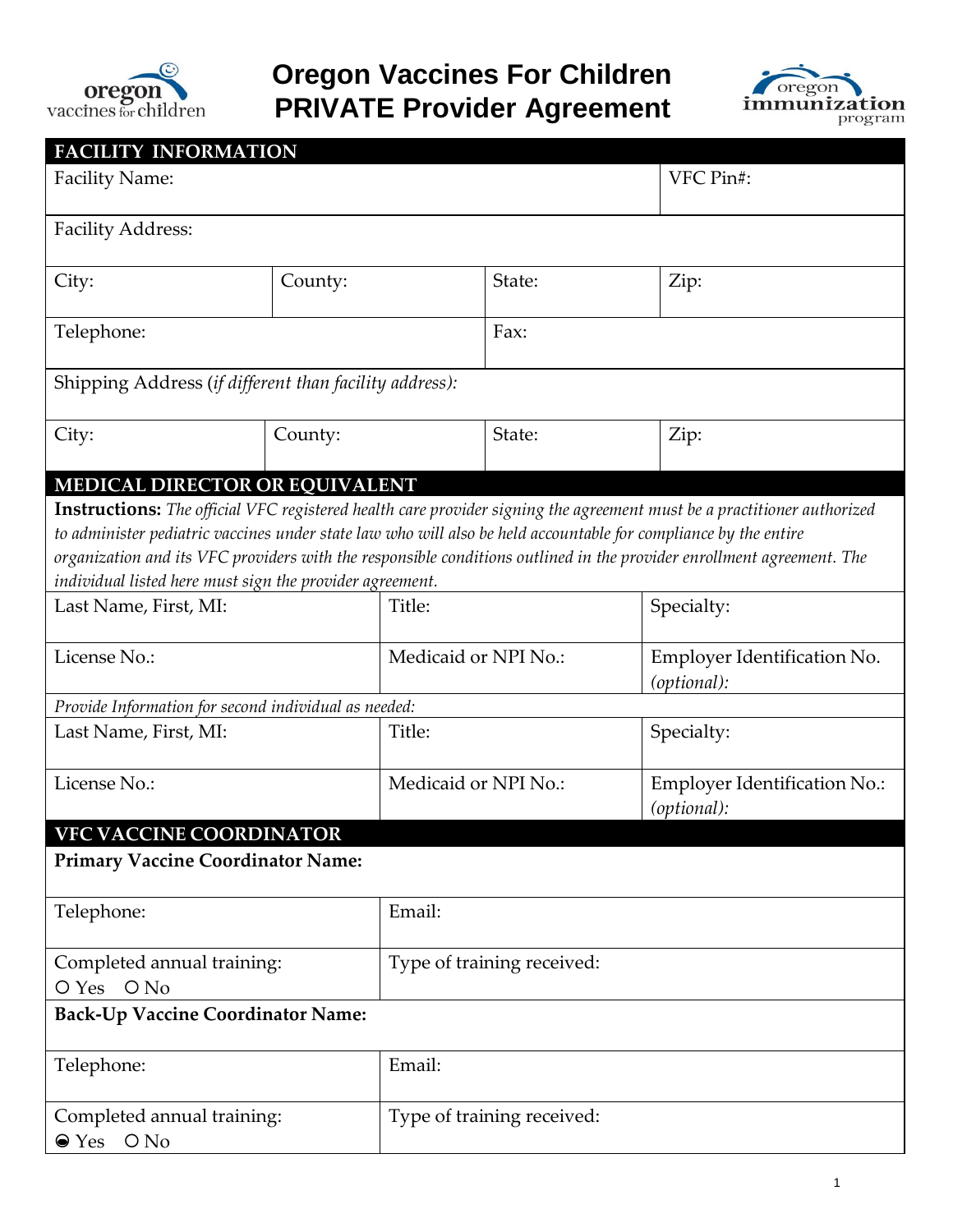## **PROVIDERS PRACTICING AT THIS FACILITY**

Instructions: List below all licensed health care providers (MD, DO, NP, PA, pharmacist) at your facility who *have prescribing authority.*

| <b>Provider Name</b> | <b>Title</b> | License No. | Medicaid or | $\mathbf{EIN}$ |
|----------------------|--------------|-------------|-------------|----------------|
|                      |              |             | NPI No.     | (Optional)     |
|                      |              |             |             |                |
|                      |              |             |             |                |
|                      |              |             |             |                |
|                      |              |             |             |                |
|                      |              |             |             |                |
|                      |              |             |             |                |
|                      |              |             |             |                |
|                      |              |             |             |                |
|                      |              |             |             |                |
|                      |              |             |             |                |
|                      |              |             |             |                |
|                      |              |             |             |                |
|                      |              |             |             |                |
|                      |              |             |             |                |
|                      |              |             |             |                |
|                      |              |             |             |                |
|                      |              |             |             |                |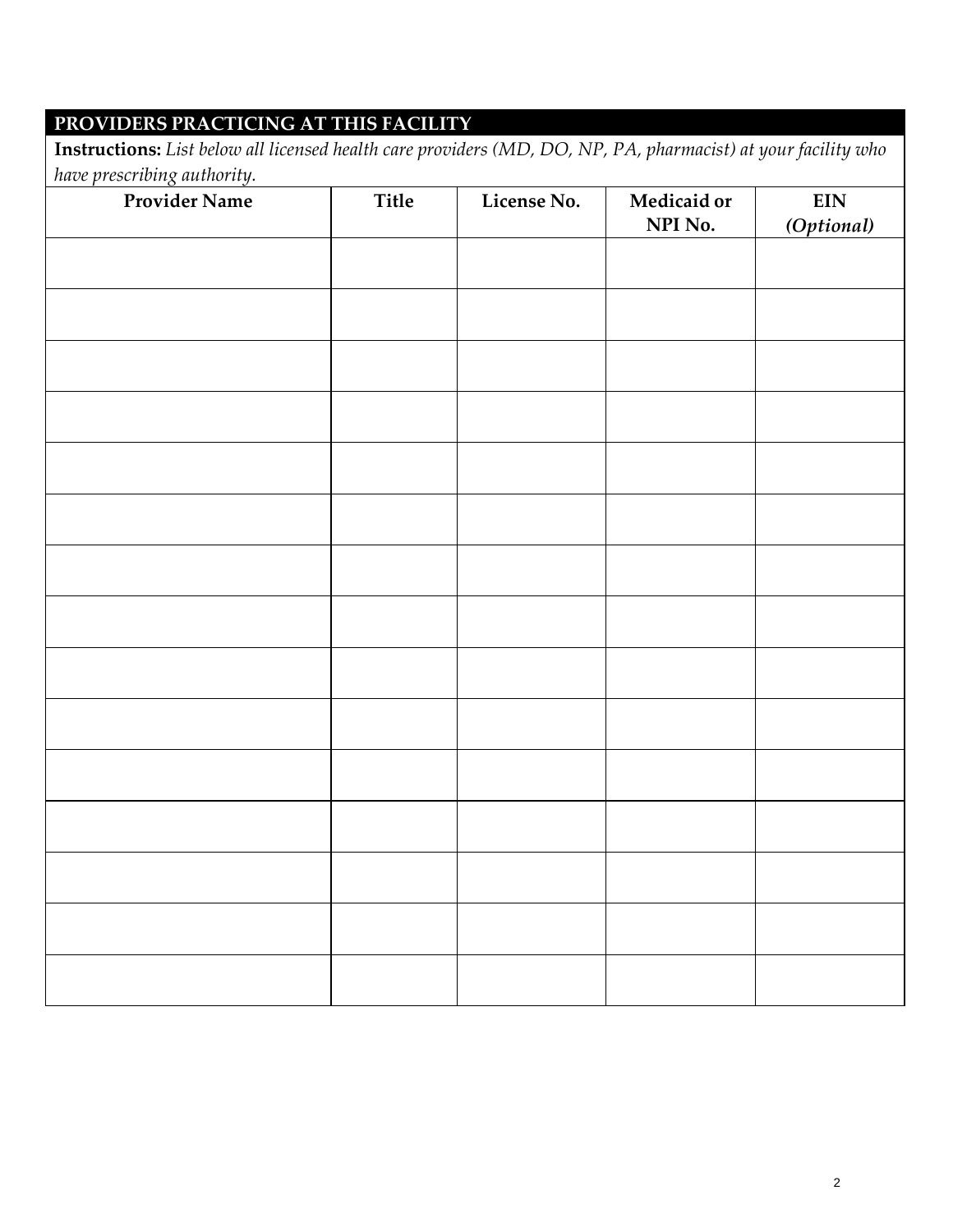### **PROVIDER AGREEMENT**

| equivalent: | To receive publicly funded vaccines at no cost, I agree to the following conditions, on behalf of myself and all the<br>practitioners, nurses, and others associated with the health care facility of which I am the medical director or                                                                                                                                                                                                                                                                                                                                                                                                                |
|-------------|---------------------------------------------------------------------------------------------------------------------------------------------------------------------------------------------------------------------------------------------------------------------------------------------------------------------------------------------------------------------------------------------------------------------------------------------------------------------------------------------------------------------------------------------------------------------------------------------------------------------------------------------------------|
| 1.          | I will annually submit a provider profile representing populations served by my practice/facility. I will submit more<br>frequently if 1) the number of children served changes or 2) the status of the facility changes during the calendar year.                                                                                                                                                                                                                                                                                                                                                                                                      |
|             | I will screen patients and document eligibility status at each immunization encounter for VFC eligibility (i.e.,<br>federally or state vaccine-eligible) and administer VFC-purchased vaccine by such category only to children who are<br>18 years of age or younger who meet one or more of the following categories:                                                                                                                                                                                                                                                                                                                                 |
| 2.          | A. Federally Vaccine-eligible Children (VFC eligible)<br>1. Are an American Indian or Alaska Native;<br>Are enrolled in Medicaid;<br>2.<br>Have no health insurance;<br>3.<br>Are underinsured: A child who has health insurance, but the coverage does not include vaccines; a child<br>4.<br>whose insurance covers only selected vaccines (VFC-eligible for non-covered vaccines only). Underinsured<br>children are eligible to receive VFC vaccine only through a Federally Qualified Health Center (FQHC), or<br>Rural Health Clinic (RHC) or under an approved deputization agreement.                                                           |
|             | B. State Vaccine-eligible Children<br>1. In addition, to the extent that my state designates additional categories of children as "state vaccine-eligible",<br>I will screen for such eligibility as listed in the addendum to this agreement and will administer state-funded<br>doses (including 317 funded doses) to such children.<br>Children aged 0 through 18 years that do not meet one or more of the eligibility federal vaccine categories (VFC                                                                                                                                                                                              |
| 3.          | eligible), are not eligible to receive VFC-purchased vaccine.<br>For the vaccines identified and agreed upon in the provider profile, I will comply with immunization schedules,<br>dosages, and contraindications that are established by the Advisory Committee on Immunization Practices (ACIP)<br>and included in the VFC program unless:<br>In the provider's medical judgment, and in accordance with accepted medical practice, the provider deems<br>a)<br>such compliance to be medically inappropriate for the child;<br>The particular requirements contradict state law, including laws pertaining to religious and other exemptions.<br>b) |
| 4.          | I will maintain all records related to the VFC program for a minimum of three years and upon request make these<br>records available for review. VFC records include, but are not limited to, VFC screening and eligibility<br>documentation, billing records, medical records that verify receipt of vaccine, vaccine ordering records, and vaccine<br>purchase and accountability records.                                                                                                                                                                                                                                                            |
| 5.          | I will immunize eligible children with publicly supplied vaccine at no charge to the patient for the vaccine.                                                                                                                                                                                                                                                                                                                                                                                                                                                                                                                                           |
| 6.          | VFC Vaccine Eligible Children<br>I will not charge a vaccine administration fee to non-Medicaid federal vaccine eligible children that exceeds the<br>administration fee cap of \$21.96 per vaccine dose. For Medicaid children, I will accept the reimbursement for<br>immunization administration set by the state Medicaid agency or the contracted Medicaid health plans.                                                                                                                                                                                                                                                                           |
|             | State Vaccine Eligible Children<br>I will not charge a vaccine administration fee to non-Medicaid state vaccine-eligible children that exceeds the<br>administration fee cap of \$21.96 per vaccine dose.                                                                                                                                                                                                                                                                                                                                                                                                                                               |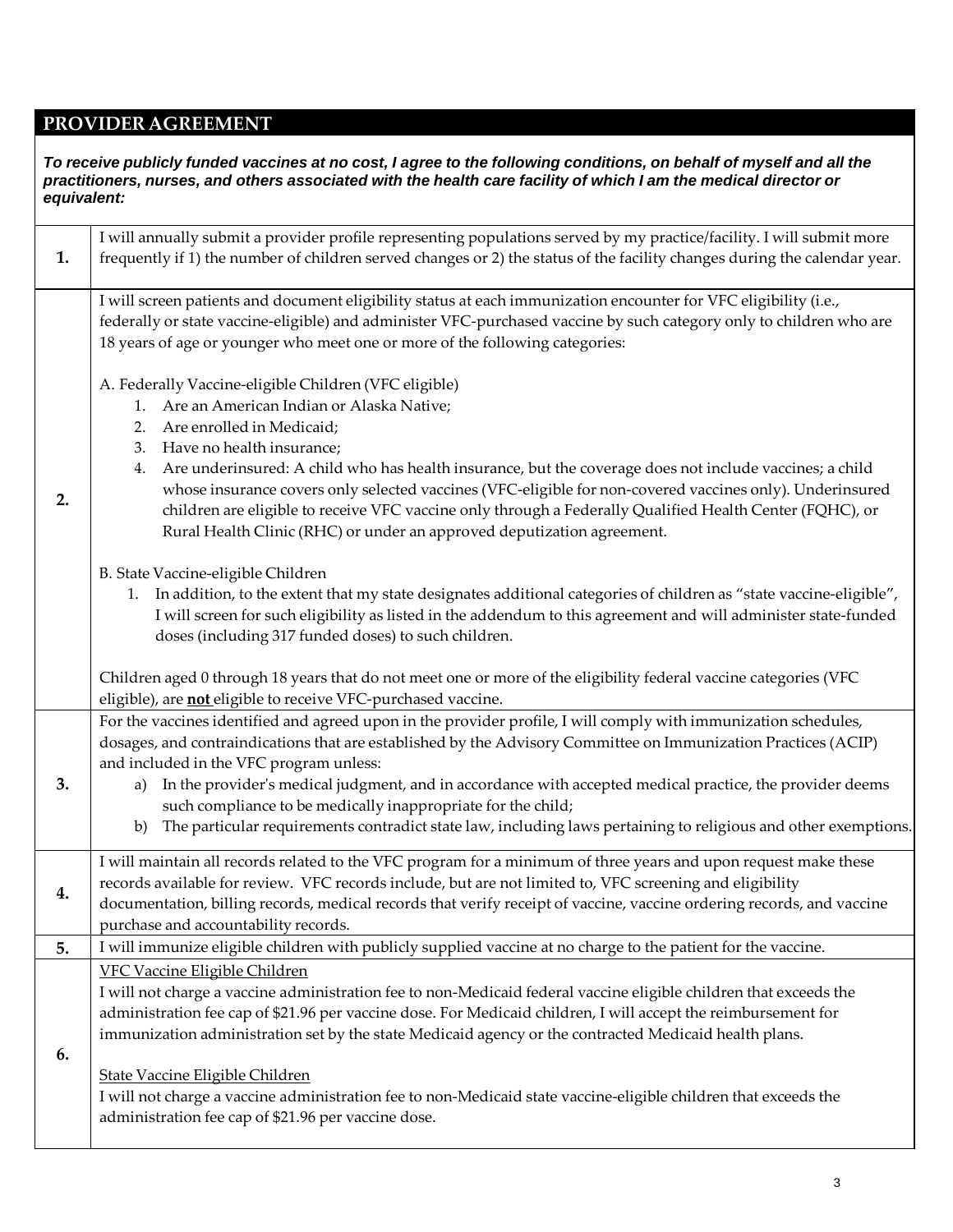| 7.  | I will not deny administration of a publicly purchased vaccine to an established patient because the child's<br>parent/guardian/individual of record is unable to pay the administration fee.                                                                                                                                                                                                                                                                                                                                                                                                                                                                                                                                                                                                                                                                                                                                                                                                                                                                                      |
|-----|------------------------------------------------------------------------------------------------------------------------------------------------------------------------------------------------------------------------------------------------------------------------------------------------------------------------------------------------------------------------------------------------------------------------------------------------------------------------------------------------------------------------------------------------------------------------------------------------------------------------------------------------------------------------------------------------------------------------------------------------------------------------------------------------------------------------------------------------------------------------------------------------------------------------------------------------------------------------------------------------------------------------------------------------------------------------------------|
| 8.  | I will distribute the current Vaccine Information Statements (VIS) each time a vaccine is administered and maintain<br>records in accordance with the National Childhood Vaccine Injury Act (NCVIA), which includes reporting clinically<br>significant adverse events to the Vaccine Adverse Event Reporting System (VAERS).                                                                                                                                                                                                                                                                                                                                                                                                                                                                                                                                                                                                                                                                                                                                                      |
| 9.  | I will comply with the vaccine management requirements included in the Oregon Immunization Program Vaccine<br>Management Guide:<br>a) Ordering vaccine and maintaining appropriate vaccine inventories;<br>Not storing vaccine in dormitory-style units at any time;<br>b)<br>Storing vaccine under proper storage conditions at all times. Refrigerator and freezer vaccine storage units<br>C)<br>and temperature monitoring equipment and practices must meet Oregon Immunization Program storage<br>and handling requirements;<br>Returning all spoiled/expired public vaccines to CDC's centralized vaccine distributor within six months of<br>$\rm d$<br>spoilage/expiration                                                                                                                                                                                                                                                                                                                                                                                                |
| 10. | I agree to operate within the VFC program in a manner intended to avoid fraud and abuse. Consistent with "fraud"<br>and "abuse" as defined in the Medicaid regulations at 42 CFR § 455.2, and for the purposes of the VFC Program:<br>Fraud: is an intentional deception or misrepresentation made by a person with the knowledge that the deception<br>could result in some unauthorized benefit to himself or some other person. It includes any act that constitutes fraud<br>under applicable federal or state law.<br>Abuse: provider practices that are inconsistent with sound fiscal, business, or medical practices and result in an<br>unnecessary cost to the Medicaid program, (and/or including actions that result in an unnecessary cost to the<br>immunization program, a health insurance company, or a patient); or in reimbursement for services that are not<br>medically necessary or that fail to meet professionally recognized standards for health care. It also includes recipient<br>practices that result in unnecessary cost to the Medicaid program. |
| 11. | I will participate in VFC program compliance site visits including unannounced visits, and other educational<br>opportunities associated with VFC program requirements.                                                                                                                                                                                                                                                                                                                                                                                                                                                                                                                                                                                                                                                                                                                                                                                                                                                                                                            |
| 12. | For providers with a signed deputization Memorandum of Understanding between a FQHC or RHC and the Oregon<br>Immunization Program to serve underinsured VFC-eligible children, I agree to:<br>Include "underinsured" as a VFC eligibility category during the screening for VFC eligibility at every visit;<br>a)<br>Vaccinate "walk-in" VFC-eligible underinsured children; and<br>b)<br>Report required usage data<br>$\mathbf{c})$<br>Note: "Walk-in" in this context refers to any underinsured child who presents requesting a vaccine; not just established patients.<br>"Walk-in" does not mean that a provider must serve underinsured patients without an appointment. If a provider's office policy is for<br>all patients to make an appointment to receive immunizations then the policy would apply to underinsured patients as well.                                                                                                                                                                                                                                 |
| 13. | For pharmacies, urgent care, or school located vaccine clinics, I agree to:<br>a) Vaccinate all "walk-in" VFC-eligible children and<br>Will not refuse to vaccinate VFC-eligible children based on a parent's inability to pay the administration fee.<br>b)<br>Note: "Walk-in" refers to any VFC eligible child who presents requesting a vaccine; not just established patients. "Walk-in" does not<br>mean that a provider must serve VFC patients without an appointment. If a provider's office policy is for all patients to make an<br>appointment to receive immunizations then the policy would apply to VFC patients as well.                                                                                                                                                                                                                                                                                                                                                                                                                                            |
| 14. | I will account for all vaccine as outlined in Oregon Revised Statute (ORS) 433.103.                                                                                                                                                                                                                                                                                                                                                                                                                                                                                                                                                                                                                                                                                                                                                                                                                                                                                                                                                                                                |
| 15. | I understand this facility or the Oregon Immunization Program may terminate this agreement at any time. If I choose<br>to terminate this agreement, I will properly return any unused federal vaccine as directed by the Oregon<br>Immunization Program.                                                                                                                                                                                                                                                                                                                                                                                                                                                                                                                                                                                                                                                                                                                                                                                                                           |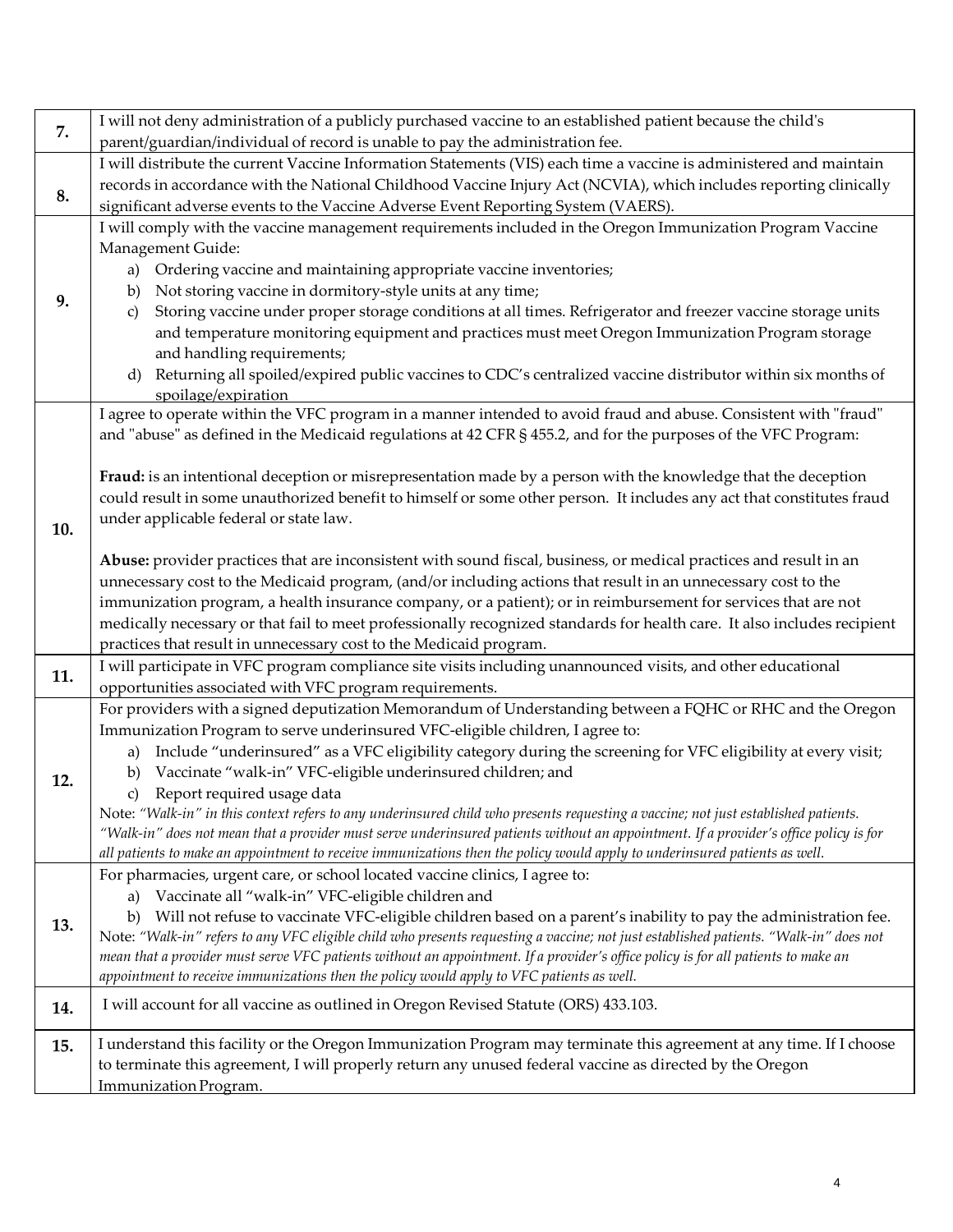| By signing this form, I certify on behalf of myself and all immunization providers in this facility, I have read and<br>agree to the Vaccines for Children enrollment requirements listed above and understand I am accountable (and<br>each listed provider is individually accountable) for compliance with these requirements. |       |  |
|-----------------------------------------------------------------------------------------------------------------------------------------------------------------------------------------------------------------------------------------------------------------------------------------------------------------------------------|-------|--|
| Medical Director or Equivalent Name (print):                                                                                                                                                                                                                                                                                      |       |  |
| Signature:                                                                                                                                                                                                                                                                                                                        | Date: |  |
| Name (print) Second individual as needed:                                                                                                                                                                                                                                                                                         |       |  |
| Signature:                                                                                                                                                                                                                                                                                                                        | Date: |  |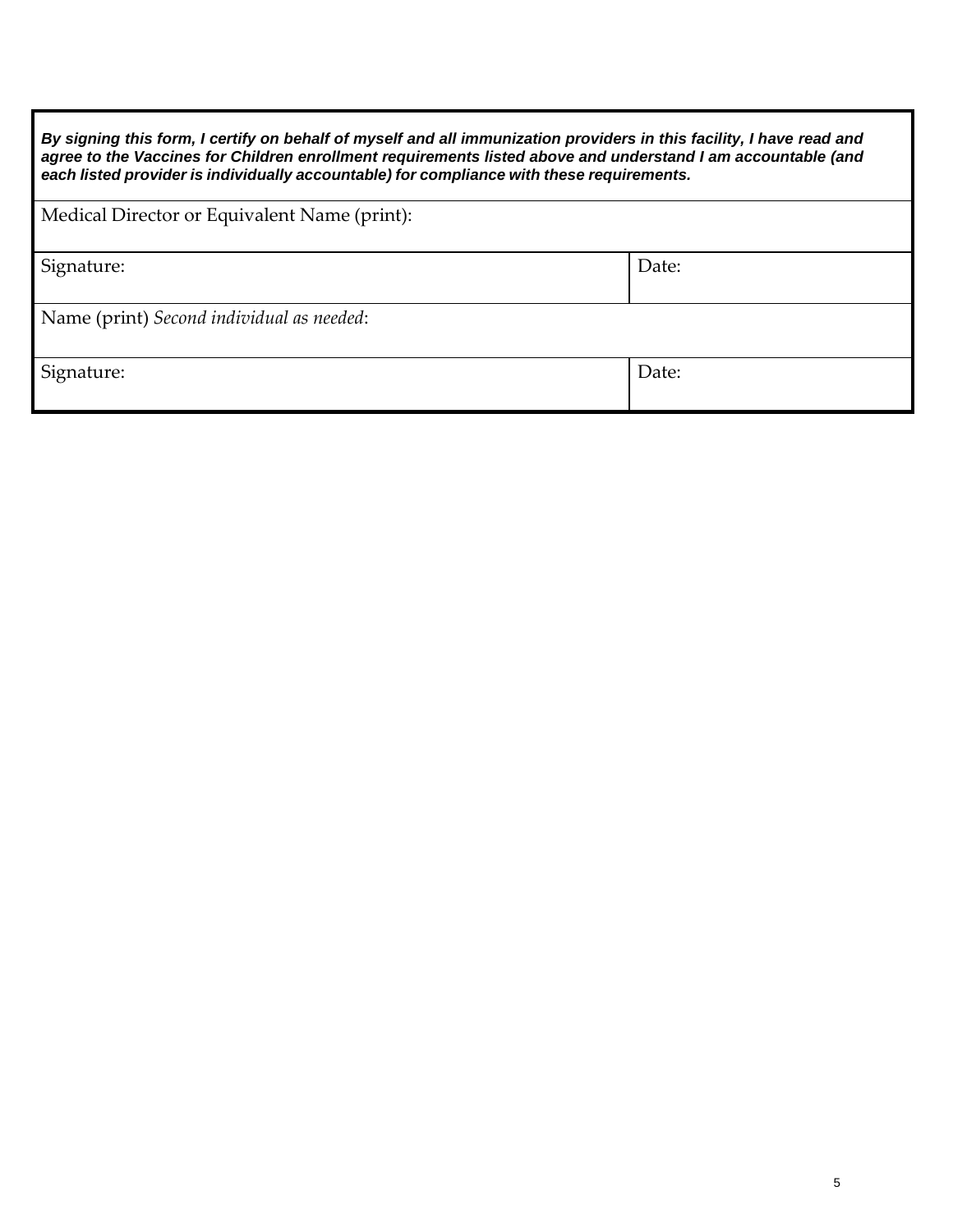This page was intentionally left blank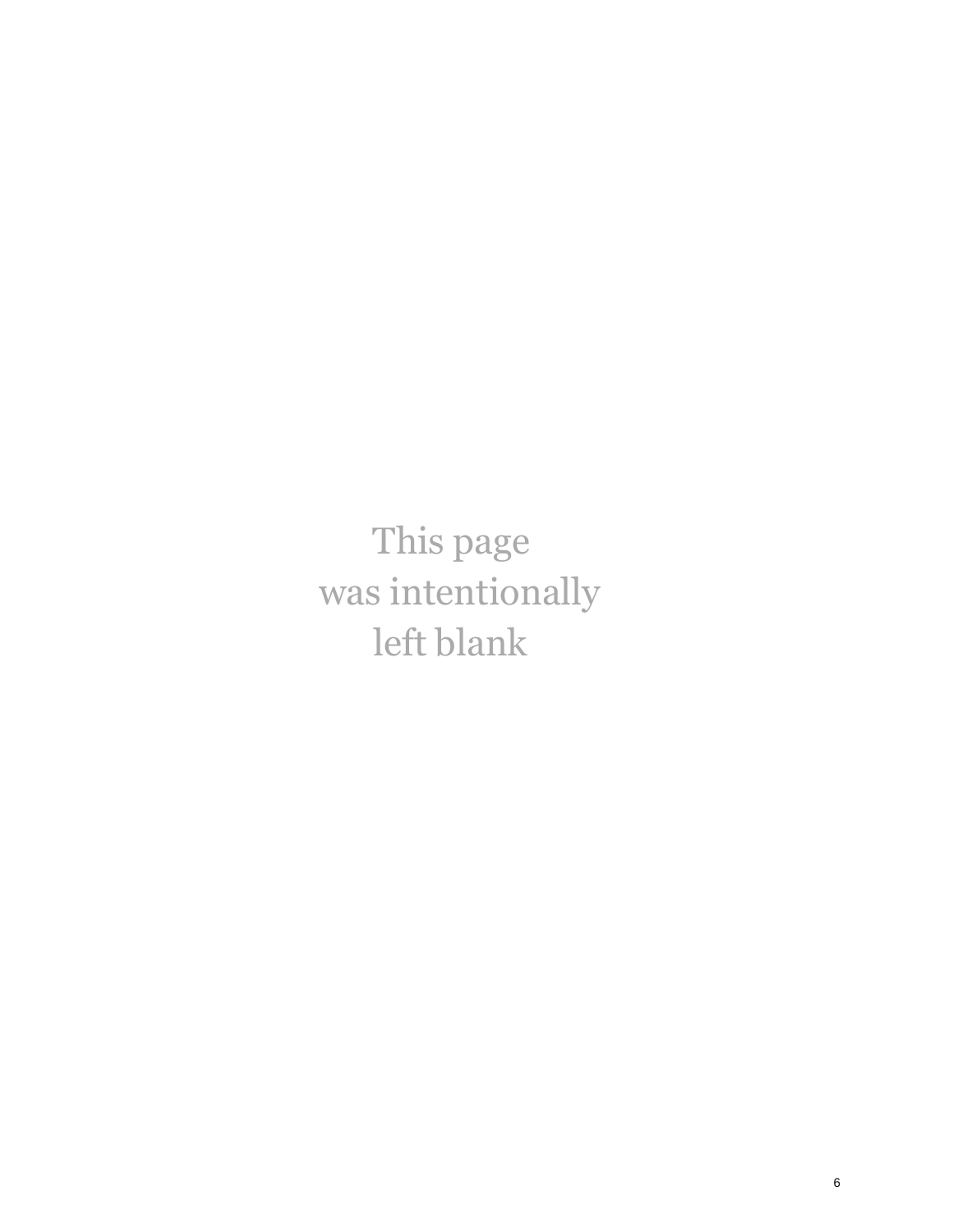



All facilities participating in the Vaccines for Children (VFC) program must complete this form annually or more frequently if the number *of children served changes or the status of the facility changes during the calendar year.*

| ۲J. |  |
|-----|--|

**Date: Provider Identification Number#**

| <b>FACILITY INFORMATION</b>                                                                                                                |                               |         |                                                            |            |              |
|--------------------------------------------------------------------------------------------------------------------------------------------|-------------------------------|---------|------------------------------------------------------------|------------|--------------|
| <b>Responsible Provider's Name:</b>                                                                                                        |                               |         |                                                            |            |              |
| <b>Facility Name:</b>                                                                                                                      |                               |         |                                                            |            |              |
| <b>Vaccine Delivery Address:</b>                                                                                                           |                               |         |                                                            |            |              |
| City:                                                                                                                                      | State:                        |         | Zip:                                                       |            |              |
| Telephone:                                                                                                                                 | Responsible Provider's Email: |         |                                                            |            |              |
| <b>FACILITY POPULATION</b>                                                                                                                 |                               |         |                                                            |            |              |
| Facility Population based on patients seen during the previous 12 months. Report the number of children who received                       |                               |         |                                                            |            |              |
| vaccinations at your facility, by age group. Only count a child once based on the status at the last immunization visit, regardless        |                               |         |                                                            |            |              |
| of the number of visits made. The following table documents how many children received VFC vaccine, by category, and how                   |                               |         |                                                            |            |              |
| many received non-VFC vaccine.                                                                                                             |                               |         |                                                            |            |              |
| <b>VFC Vaccine Eligibility Categories</b>                                                                                                  |                               |         | # of children who received VFC Vaccine by Age Category     |            |              |
|                                                                                                                                            |                               | <1 Year | 1-6 Years                                                  | 7-18 Years | Total        |
| Medicaid/Oregon Health Plan                                                                                                                |                               |         |                                                            |            |              |
| No Health Insurance                                                                                                                        |                               |         |                                                            |            |              |
| <b>American Indian/Alaska Native</b>                                                                                                       |                               |         |                                                            |            |              |
| F - Underinsured (FQHC/RHC only) 1                                                                                                         |                               |         |                                                            |            |              |
|                                                                                                                                            | <b>VFC Subtotal</b>           |         |                                                            |            |              |
|                                                                                                                                            |                               |         | # of children who received non-VFC Vaccine by Age Category |            |              |
| <b>Non-VFC Vaccine Eligibility Categories</b>                                                                                              |                               | <1 Year | 1-6 Years                                                  | 7-18 Years | <b>Total</b> |
| Insured (private pay/health insurance covers vaccines)                                                                                     |                               |         |                                                            |            |              |
|                                                                                                                                            | <b>Non-VFC Subtotal</b>       |         |                                                            |            |              |
| Il inderingurad includes objetive with booth incurrence that does not include veceines are only equate appeits veceing types. Children are | <b>Grand Total</b>            |         |                                                            |            |              |

**<sup>1</sup>**Underinsured includes children with health insurance that does not include vaccines or only covers specific vaccine types. Children are only eligible for vaccines that are not covered by insurance.

In addition, to receive VFC vaccine, underinsured children must be vaccinated through a Federally Qualified Health Center (FQHC) or Rural Health Clinic (RHC) or under an approved deputized provider. The deputized provider must have a written agreement with an FQHC/RHC and the state/local/territorial immunization program in order to vaccinate these underinsured children.